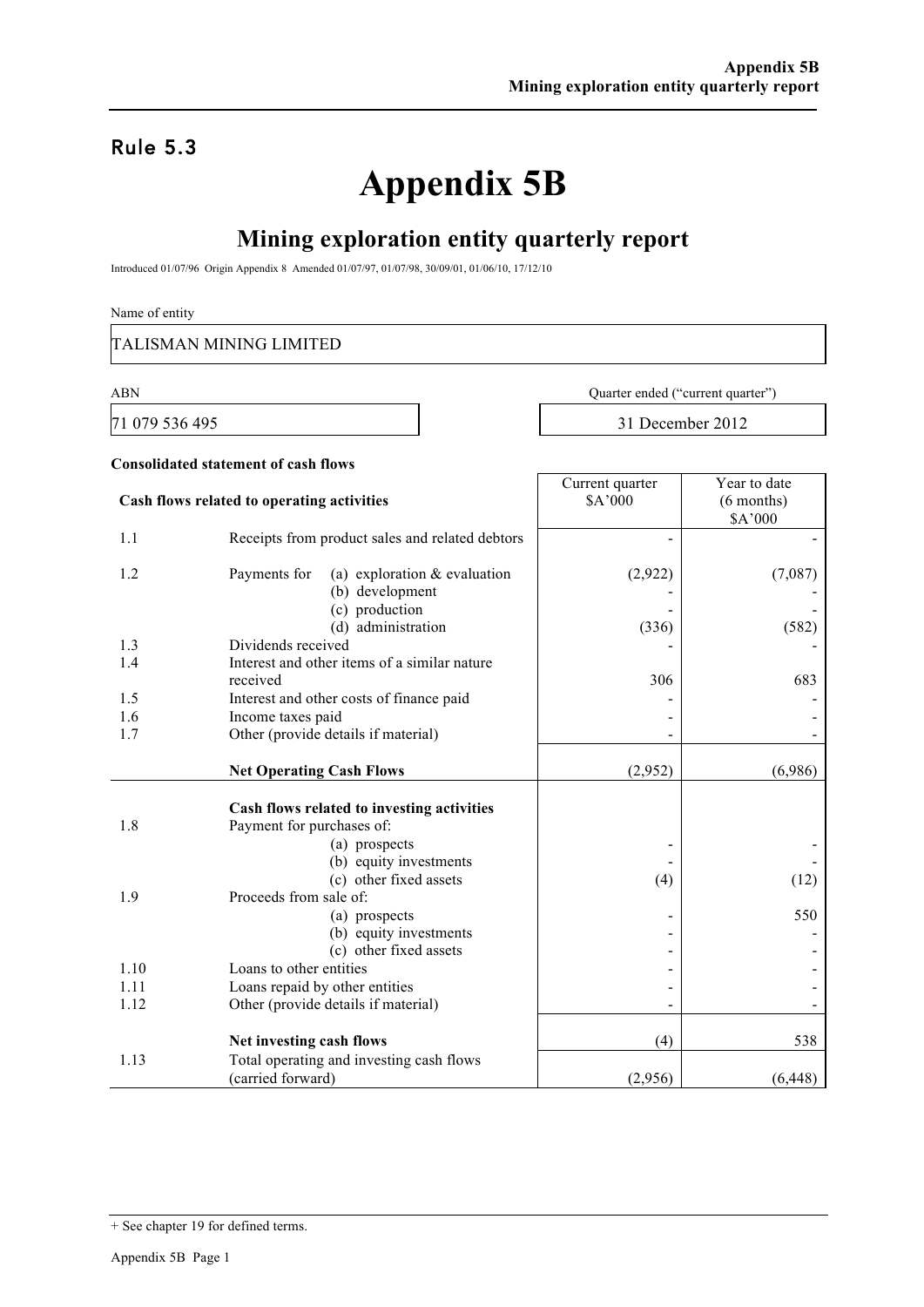| 1.13 | Total operating and investing cash flows      | (2,956) | (6, 448) |
|------|-----------------------------------------------|---------|----------|
|      | (brought forward)                             |         |          |
|      |                                               |         |          |
|      | Cash flows related to financing activities    |         |          |
| 1.14 | Proceeds from issues of shares, options, etc. | -       |          |
| 1.15 | Proceeds from sale of forfeited shares        | -       |          |
| 1.16 | Proceeds from borrowings                      | -       |          |
| 1.17 | Repayment of borrowings                       |         |          |
| 1.18 | Dividends paid                                |         |          |
| 1.19 | Other (provide details if material)           |         |          |
|      | Net financing cash flows                      |         |          |
|      |                                               |         |          |
|      | Net increase (decrease) in cash held          | (2,956) | (6, 448) |
| 1.20 |                                               |         |          |
|      | Cash at beginning of quarter/year to date     | 24,810  | 28,302   |
| 1.21 | Exchange rate adjustments to item 1.20        |         |          |
| 1.22 | Cash at end of quarter                        | 21,854  | 21,854   |

#### **Payments to directors of the entity and associates of the directors Payments to related entities of the entity and associates of the related entities**

|      |                                                                  | Current quarter<br>\$A'000 |
|------|------------------------------------------------------------------|----------------------------|
| 1.23 | Aggregate amount of payments to the parties included in item 1.2 | 238                        |
| 1.24 | Aggregate amount of loans to the parties included in item 1.10   | -                          |
|      |                                                                  |                            |

1.25 Explanation necessary for an understanding of the transactions

Remuneration to Directors.

#### **Non-cash financing and investing activities**

2.1 Details of financing and investing transactions which have had a material effect on consolidated assets and liabilities but did not involve cash flows

N/A

2.2 Details of outlays made by other entities to establish or increase their share in projects in which the reporting entity has an interest

N/A

<sup>+</sup> See chapter 19 for defined terms.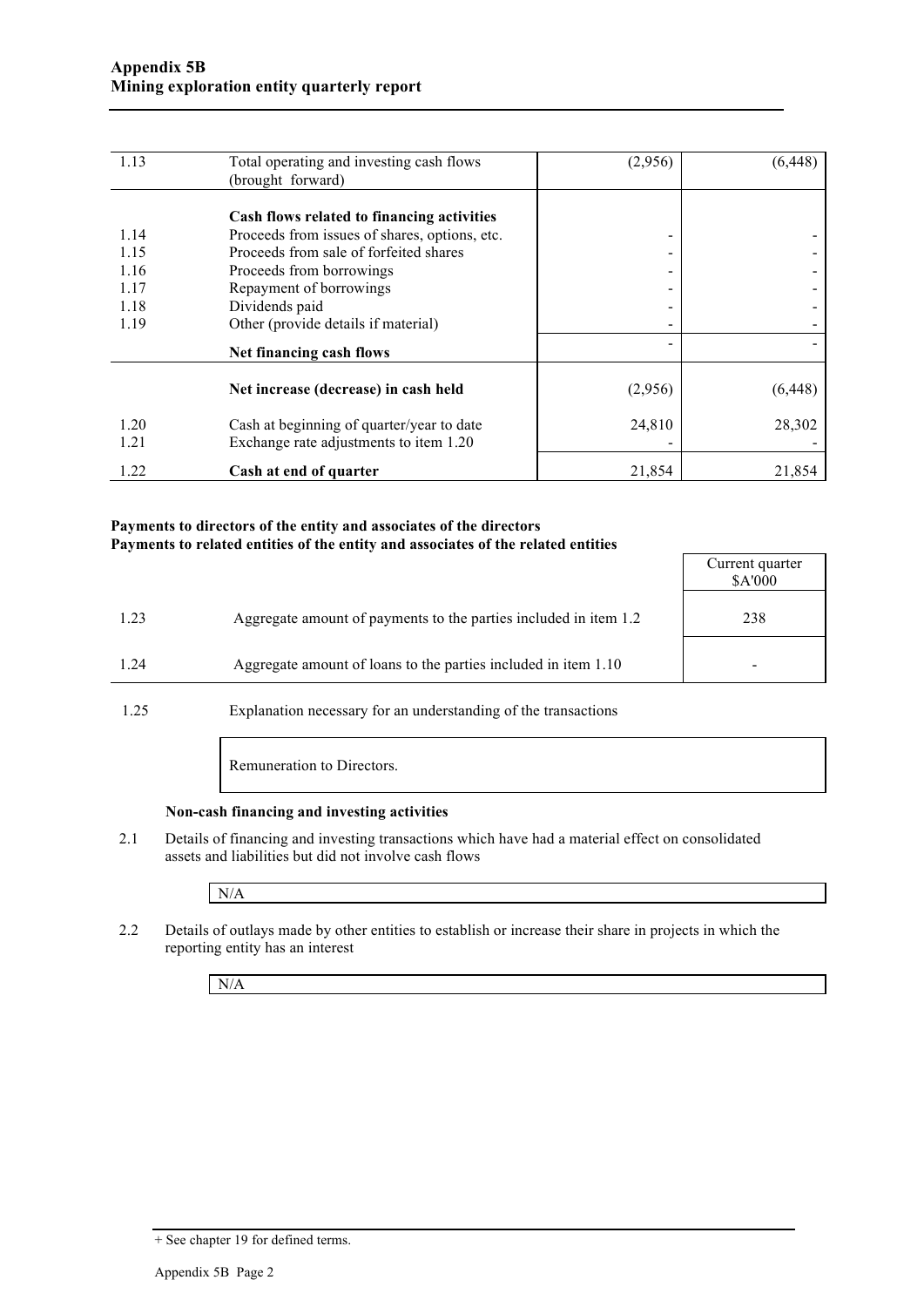#### **Financing facilities available**

*Add notes as necessary for an understanding of the position.*

|     |                             | Amount available<br>\$A'000 | Amount used<br>\$A'000 |
|-----|-----------------------------|-----------------------------|------------------------|
| 3.1 | Loan facilities             | -                           |                        |
| 3.2 | Credit standby arrangements | -                           |                        |

#### **Estimated cash outflows for next quarter**

| 4.1 | Exploration and evaluation | \$A'000<br>1,000         |
|-----|----------------------------|--------------------------|
| 4.2 | Development                |                          |
| 4.3 | Production                 | $\overline{\phantom{a}}$ |
| 4.4 | Administration             | 300                      |
|     | <b>Total</b>               | 1,300                    |

#### **Reconciliation of cash**

| Reconciliation of cash at the end of the quarter (as<br>shown in the consolidated statement of cash flows) to<br>the related items in the accounts is as follows. |                                           | Current quarter<br>\$A'000 | Previous quarter<br>A'000 |  |
|-------------------------------------------------------------------------------------------------------------------------------------------------------------------|-------------------------------------------|----------------------------|---------------------------|--|
| 5.1                                                                                                                                                               | Cash on hand and at bank                  | 634                        | 1,090                     |  |
| 5.2<br>Deposits at call<br>5.3<br>Bank overdraft<br>5.4<br>Other (provide details)                                                                                |                                           | 21,220                     | 23,720                    |  |
|                                                                                                                                                                   |                                           |                            |                           |  |
|                                                                                                                                                                   |                                           |                            |                           |  |
|                                                                                                                                                                   | Total: cash at end of quarter (item 1.22) | 21,854                     | 24,810                    |  |

<sup>+</sup> See chapter 19 for defined terms.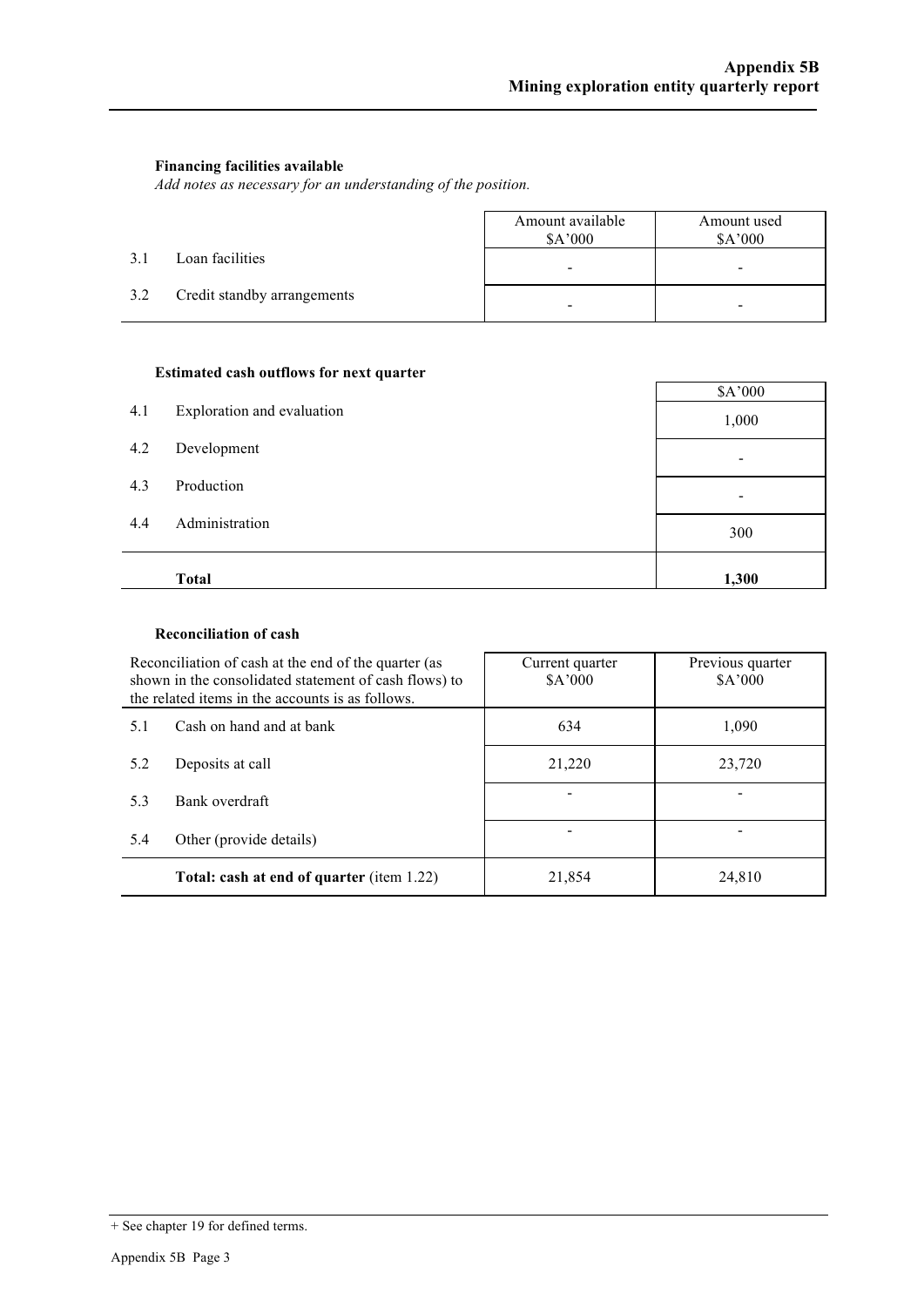#### **Changes in interests in mining tenements**

|     |                                                                     | Tenement<br>reference | Nature of interest<br>(note (2)) | Interest at<br>beginning of<br>quarter | Interest at<br>end of<br>quarter |
|-----|---------------------------------------------------------------------|-----------------------|----------------------------------|----------------------------------------|----------------------------------|
| 6.1 | Interests in mining<br>tenements relinquished,<br>reduced or lapsed |                       |                                  |                                        |                                  |
| 6.2 | Interests in mining<br>tenements acquired or<br>increased           |                       |                                  |                                        |                                  |

#### **Issued and quoted securities at end of current quarter**

*Description includes rate of interest and any redemption or conversion rights together with prices and dates.*

|     |                                                                                                                                      | Total number | Number<br>quoted | Issue price per<br>security (see note<br>$3)$ (cents) | Amount paid up<br>per security (see<br>note $3$ ) (cents) |
|-----|--------------------------------------------------------------------------------------------------------------------------------------|--------------|------------------|-------------------------------------------------------|-----------------------------------------------------------|
| 7.1 | $+$ securities<br>Preference<br>(description)                                                                                        |              |                  |                                                       |                                                           |
| 7.2 | Changes during quarter<br>(a) Increases through<br>issues<br>(b) Decreases through<br>returns of capital, buy-<br>backs, redemptions |              |                  |                                                       |                                                           |
| 7.3 | <sup>+</sup> Ordinary securities                                                                                                     | 131,538,627  | 131,538,627      |                                                       |                                                           |
| 7.4 | Changes during quarter<br>(a) Increases through<br>issues<br>(b) Decreases through<br>returns of capital, buy-<br>backs              |              |                  |                                                       |                                                           |
| 7.5 | <sup>+</sup> Convertible<br>debt securities<br>(description)                                                                         |              |                  |                                                       |                                                           |
| 7.6 | Changes during quarter<br>(a) Increases through<br>issues<br>(b) Decreases through<br>securities matured,<br>converted               |              |                  |                                                       |                                                           |

<sup>+</sup> See chapter 19 for defined terms.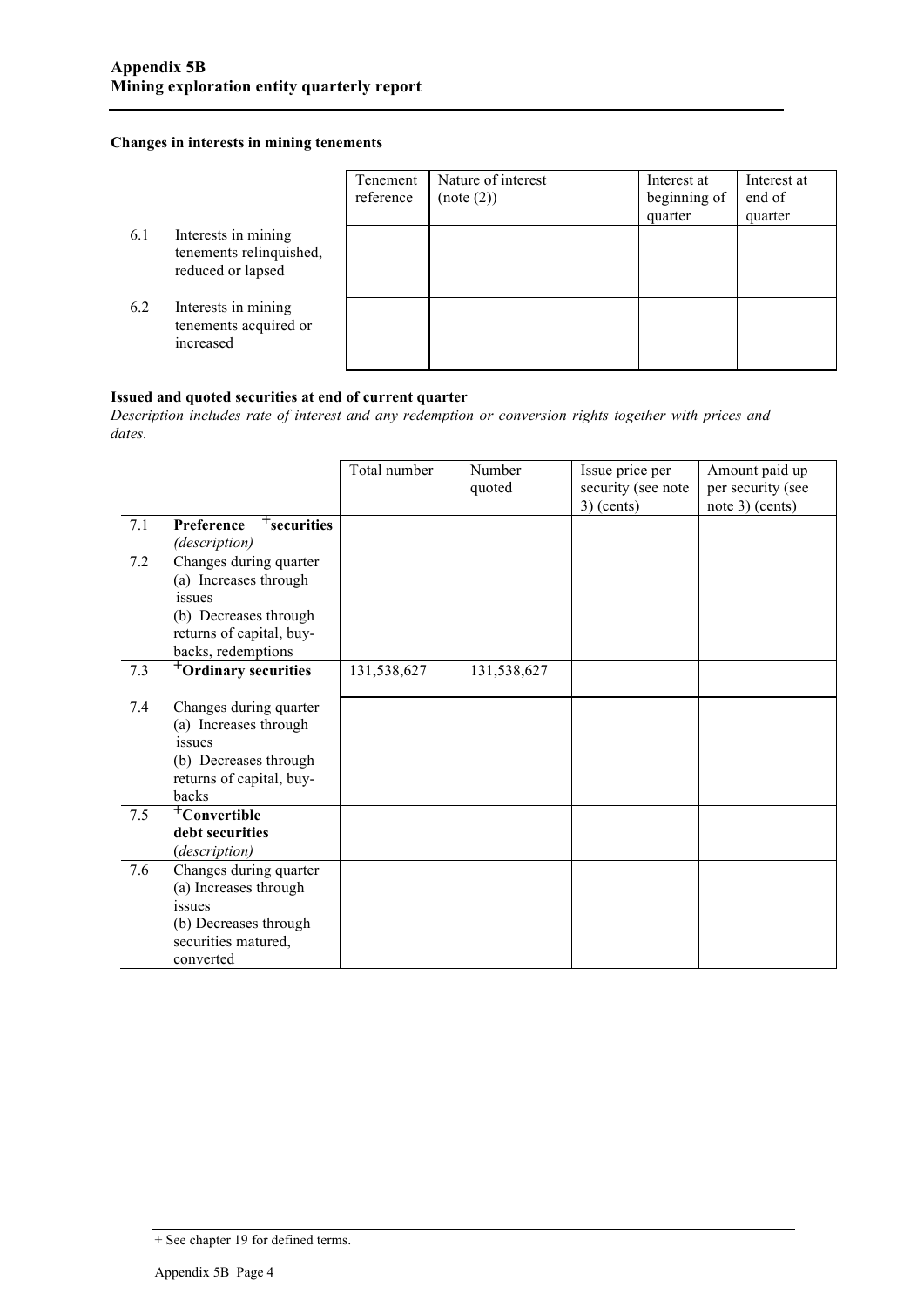| 7.7  | <b>Options</b>               |                |                              | Exercise price | Expiry                   |
|------|------------------------------|----------------|------------------------------|----------------|--------------------------|
|      | (description and             | 250,000        | $\overline{\phantom{0}}$     | \$1.27         | date                     |
|      | conversion                   | 250,000        | $\overline{a}$               | \$1.35         | 30/11/2013               |
|      | factor)                      | 250,000        | $\overline{a}$               | \$1.44         | 30/11/2013               |
|      |                              | 250,000        | -                            | \$1.53         | 30/11/2013               |
|      |                              | 50,000         | $\qquad \qquad \blacksquare$ | \$1.19         | 30/11/2013               |
|      |                              | 2,250,000      |                              | \$0.50         | 14/03/2014               |
|      |                              | 1,500,000      |                              | \$0.60         | 30/06/2013               |
|      |                              | 2,250,000      |                              | \$0.70         | 30/06/2013               |
|      |                              | 400,000        |                              | \$1.00         | 30/06/2013               |
|      |                              | 200,000        | $\qquad \qquad \blacksquare$ | \$1.10         | 30/11/2013               |
|      |                              | 200,000        | $\overline{\phantom{a}}$     | \$1.20         | 30/11/2013               |
|      |                              | 200,000        | $\overline{a}$               | \$1.30         | 30/11/2013               |
|      |                              | 125,000        | $\overline{a}$               | \$0.90         | 30/11/2013               |
|      |                              | 125,000        | Ē,                           | \$0.97         | 31/07/2014               |
|      |                              | 125,000        | Ē,                           | \$1.03         | 31/07/2014               |
|      |                              | 125,000        | $\overline{a}$               | \$1.09         | 31/07/2014               |
|      |                              | 450,000        | ٠                            | \$0.69         | 31/07/2014               |
|      |                              | 450,000        |                              | \$0.73         | 31/12/2014               |
|      |                              | 500,000        |                              | \$0.78         | 31/12/2014               |
|      |                              | 400,000        |                              | \$0.83         | 31/12/2014               |
|      |                              | 400,000        |                              | \$0.85         | 31/12/2014               |
|      |                              | 750,000        | $\qquad \qquad \blacksquare$ | \$0.72         | 31/12/2014               |
|      |                              | 750,000        | $\overline{a}$               | \$0.80         | 31/10/2014               |
|      |                              | 750,000        | $\overline{a}$               | \$1.00         | 31/10/2014               |
|      |                              | 750,000        | $\frac{1}{2}$                | \$1.12         | 31/10/2014               |
|      |                              | 250,000        | $\frac{1}{2}$                | \$1.02         | 31/10/2014               |
|      |                              | 250,000        | $\blacksquare$               | \$1.13         | 31/07/2015               |
|      |                              | 250,000        | -                            | \$1.41         | 31/07/2015               |
|      |                              | 250,000        | $\overline{\phantom{a}}$     | \$1.53         | 31/07/2015               |
|      |                              | 50,000         | Ē,                           | \$0.44         | 31/07/2015               |
|      |                              | 50,000         |                              | \$0.47         | 31/08/2015               |
|      |                              | 50,000         |                              | \$0.49         | 31/08/2015               |
|      |                              | 50,000         | Ē,                           | \$0.52         | 31/08/2015               |
|      |                              |                |                              |                | 31/08/2015               |
| 7.8  | Issued during<br>quarter     | $\frac{1}{2}$  | $\ddot{\phantom{1}}$         | $\frac{1}{2}$  | ÷,                       |
| 7.9  | Exercised                    | $\frac{1}{2}$  | $\blacksquare$               | $\blacksquare$ | $\blacksquare$           |
|      | during quarter               |                |                              |                |                          |
|      |                              |                |                              |                |                          |
| 7.10 | <b>Expired during</b>        | $\blacksquare$ | $\overline{\phantom{a}}$     | $\blacksquare$ | $\overline{\phantom{a}}$ |
| 7.11 | quarter<br><b>Debentures</b> |                |                              |                |                          |
|      | (totals only)                | $\overline{a}$ | $\overline{\phantom{a}}$     |                |                          |
| 7.12 | Unsecured                    | $\blacksquare$ | $\overline{a}$               |                |                          |
|      | notes (totals                |                |                              |                |                          |
|      | only)                        |                |                              |                |                          |
|      |                              |                |                              |                |                          |

<sup>+</sup> See chapter 19 for defined terms.